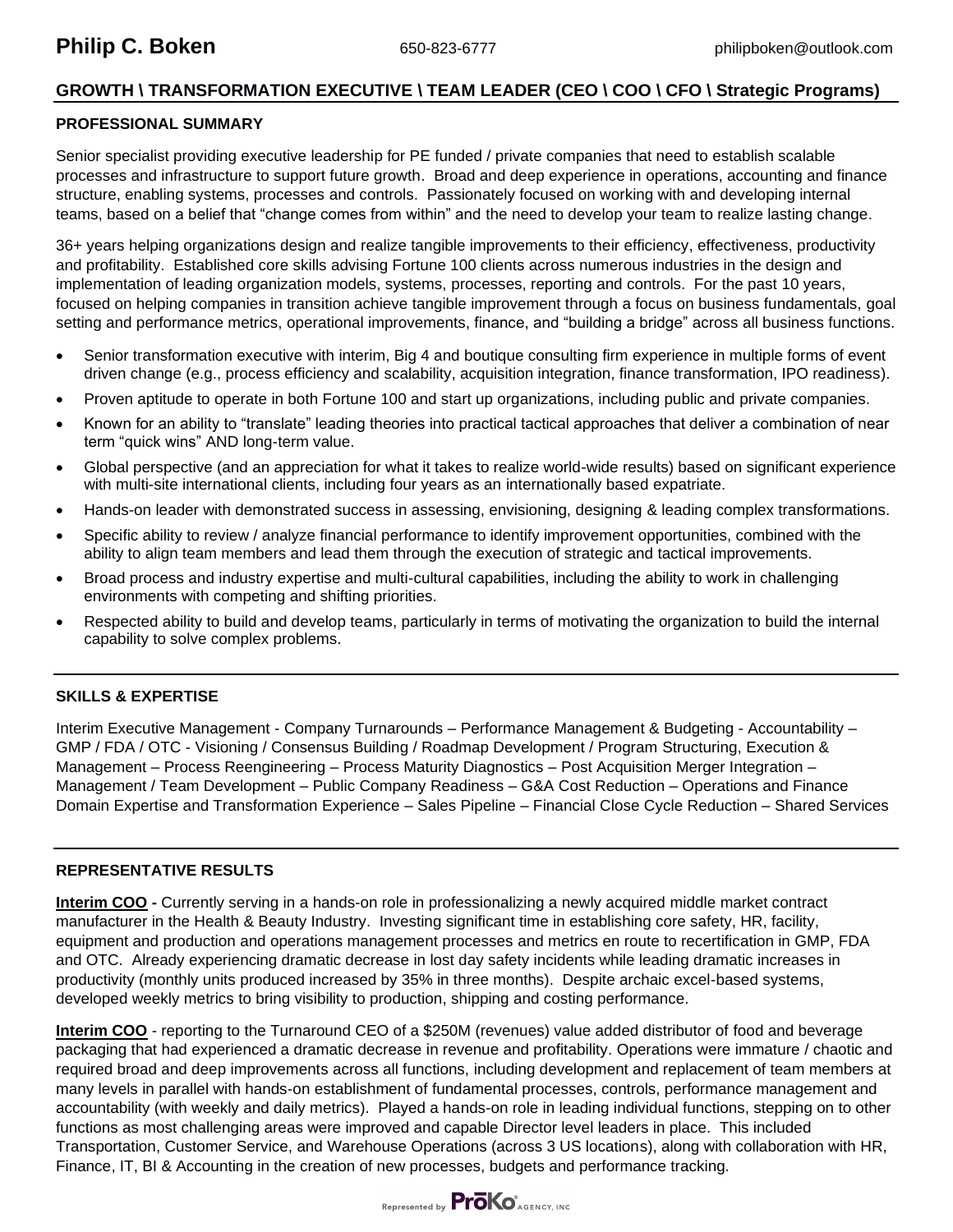Significant improvements realized in 2018 enabled achievement of high priority restructuring goals and EBITDA targets, resulting in the successful sale of the company. Set new performance expectations, hired new functional Directors and worked with them to develop their teams to realize and maintain new targets prior to the annual busy season. Examples include increasing OTD from <80% to 96% in 12 months and to 98%+ in 3 more months; reducing YOY Average Cost per Truckload by 10% in a market of increasing costs; and improved Cases per Man Hour (CPMH) from 35 to 85 in 6 months.

**Interim CFO** - reporting to the Board and P/E investors for a \$60M transportation & logistics company with 4 locations. Primary focus was to establish a foundation for profitable future growth, while stabilizing and steering the company through a significant business model change. Improvements included redesign of finance organization and core processes, including billing, financial close, cash management. Efforts included coordinating legal teams and participating in union negotiations in relation to the debate between employees and independent contractors for drivers in the field. Further details available on request.

**Interim COO** - reporting to the Board / PE investors for a \$50M metal coating company with 4 plants. Primary goal was to stabilize and standardize operations and create an organizational and process foundation for doubling revenue and achieving 10-15% EBITDA growth. Acted as a change agent to drive financial and operational improvement across Sales, Finance, IT and operations. Initial impacts included identifying and filling key gaps in the executive time (HR, Finance, IT), identification of focus areas (inventory, downtime, scrap, overtime, quality) and actions required, establishment of performance reporting to track and manage performance against goals. Identified internal "model plant" and aligned all divisional processes with this internal, leading standard. Details available on request.

**Interim COO** - Partnering with the CEO and mentoring the CFO, led the company from a loss of ~\$800k/ mo. to profitability in 11 months for this \$100M manufacturer of satellite solutions with 600+ employees. Initiated involvement with the creation of a "bottoms up" budget (by location and department) that identified numerous strategic and operational cost and accountability issues. Transitioned into COO role to establish accountability and financial improvement through fact / data based reporting, weekly management cadence and hands on production floor oversight. Reduced (1) scrap / rework by 50% (~\$50k monthly impact) and 58% respectively, (2) monthly overtime by 75% (>\$100k monthly impact) and increased overall plant efficiency by 17% (including improving paint efficiency by 110% and improving one assembly line's efficiency by 42% while cutting labor cost by \$0.5M / yr).

# **PROFESSIONAL EXPERIENCE**

.

## **PCB & Company**, *Fremont, CA:*

## **Interim Executive, (under contract to PE and Turnaround Firms and directly to companies),** *2011 – Present*

Operating as a CXO for select companies in the middle market, working with Management Teams, Boards of Directors, and Investor Groups to drive EBITDA improvement by establishing sustainable processes and systems. Examples of impact are included in the previous section and further examples and references are available on request.

**Protiviti**, *San Francisco, CA:*

## **Director, Finance Transformation and Process Optimization and Integration,** *2008 – 2011*

Focused on helping pre-IPO, newly public and middle market (\$200M to \$5B) growth companies leverage leading practices established by the Fortune 500. Envisioned and implemented an approach for identifying, quantifying and reducing manual effort in finance by focusing on the key risks and core drivers of manual effort in finance operations. Developed methodology, trained staff and rolled out solutions at clients such as Salesforce.com and University of Phoenix.

Developed thought leadership and regularly delivered live seminars on the "Back to the Basics" theme. In parallel with the development of collateral, established a national team of specialists that worked together to design and roll-out pragmatic solution approaches that helping organizations realize tangible benefits, such as: reducing the close cycle time from 30+ days to 8-10 days by analyzing and governing the process through a detailed close activity checklist and dashboard

#### **Deloitte Consulting**, *San Jose, CA:*

## **Senior Manager, Strategy & Operations - Business & Finance Transformation,** *2003 – 2008*

Developed a San Francisco Bay Area team and focused initially on recruiting, apprentice style training, and developing project execution capabilities. Leveraged international experience, large project experience, knowledge of enabling software and understanding of issues underlying major restatements to drive value at numerous "at risk" organizations.

Long known as a crisis manager that can help "bring order to chaos", became further respected for pragmatic approaches for diagnosing Finance and developing tactical solution approaches. Client value delivered included:

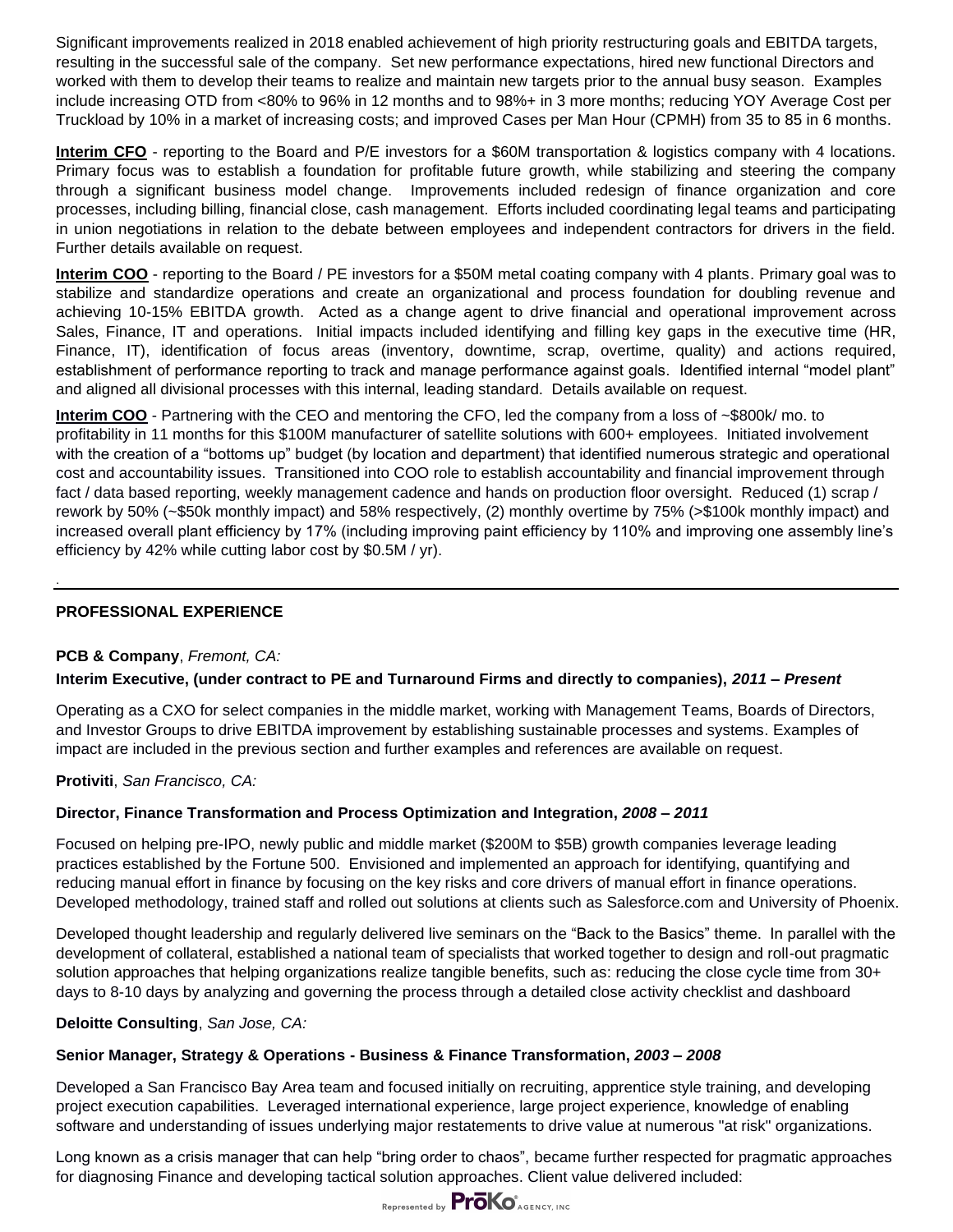- Design and implementation of a financial reconciliation system for a \$16B, 100 location contract manufacturer. Ultimately this process was patented by the company, and implementation of the system enabled the accurate and timely reconciliation of over 20,000 accounts, eliminating a long-standing material weakness.

- Led the preparation and delivery of a multi-day global finance workshop for 200 attendees for a leading innovator in personal computers and consumer products. Worked with finance leadership to summarize the findings into a strategic improvement roadmap that the organization followed for over five years.

Played a leading role in firm development: recognized as a "Significant Contributor" by the National Director of Strategy & Operations in 2006 and as a finalist for Global Knowledge Sharing in 2007 for initiatives associated with leadership, knowledge sharing, collaboration and "solution repeatability."

#### **KPMG Advisory**, *Mountain View, CA:*

## **Director, CFO Advisory Services,** *2001 – 2003*

Played a leading role in formation of the regional CFO Advisory Services team. Built initial capabilities by focusing on process / finance function diagnostics at growth companies, which led into larger transformations at more mature organizations such as Gap, Inc.

In the challenging environment leading into the enactment of the Sarbanes Oxley Act, co-developed an approach to assess entity level controls at a company that was under investigation by the SEC and the Department of Justice. When SoX was enacted, leveraged this approach as the baseline methodology to scope and close one of the first engagements for an early adopter of SoX. Refined the methodology during this test case and supported other sales and engagement teams in rolling out and further refining this approach into KPMG's preliminary SoX methodology.

Co-led development and publication of KPMG's "Rapid Close" Point of View in 2003, in collaboration with experts across the U.S. and with KPMG's CFO Advisory leadership on the East Coast.

## **KPMG Russia**, *Moscow, Russian Federation:*

#### **Principal, Restructuring and Business Performance Improvement,** *1997 – 2001*

Working with a UK Partner, played a leading role in the creation of a consulting business - going from "greenfield" to realization of sustained revenues of \$4M+. Clients included western multinationals & Russian national enterprises and spanned multiple regions of Russia. Envisioned and implemented a development approach focused on recruiting Russian nationals who were educated at top Western MBA programs. Developed local expertise into a regionally recognized center of excellence that was "exporting" specialists from Russia to engagements in Europe.

Reporting to the Executive Committee of KPMG Russia, developed and implemented the KPMG Russia Corporate Strategic Framework, including Service Line Strategic Business Plans. Worked with the international partner group to filter the plans into a focused list of Key Accounts and Targets.

Led KPMG International's Business Performance Improvement Methodology as EMEA Region Director. Organized a virtual team of 24 Europeans from 15 offices in the redesign of the methodology and intensive case study training program. Trained over 500 KPMG consultants and clients in over 10 countries in the application of key tools and techniques associated with business transformation and change management.

#### **Deloitte Consulting**, *Santa Ana, CA:*

## **Manager, Technology Integration Group,** *1994 – 1997*

Transitioned from the Audit and Advisory practice into Consulting to develop specialization in enterprise scale business transformation in a variety of industries for clients including Kaiser Permanente and Transamerica. Developed the ability to integrate financial and process needs with the capabilities of the technical solutions. Significant projects included:

- Managed the business functionality teams in Canada, North Carolina, and Los Angeles for a global implementation of PeopleSoft 6 Financials for a leading provider of insurance and financial services. Developed a model to collect management's information needs across the numerous entities that identified gaps in the overall design.

- Restructuring diagnostic (for a US investor group) of a strategic automotive enterprise located in the Russian Federation. In addition to contributing on the cost reduction assessment, developed the roadmap for short, medium and long-term improvements to information management, focusing on transition from an outdated, unreliable Soviet era mainframe to a PC based, client-server model. Included education management processes such as Materials Resource Planning (MRP).